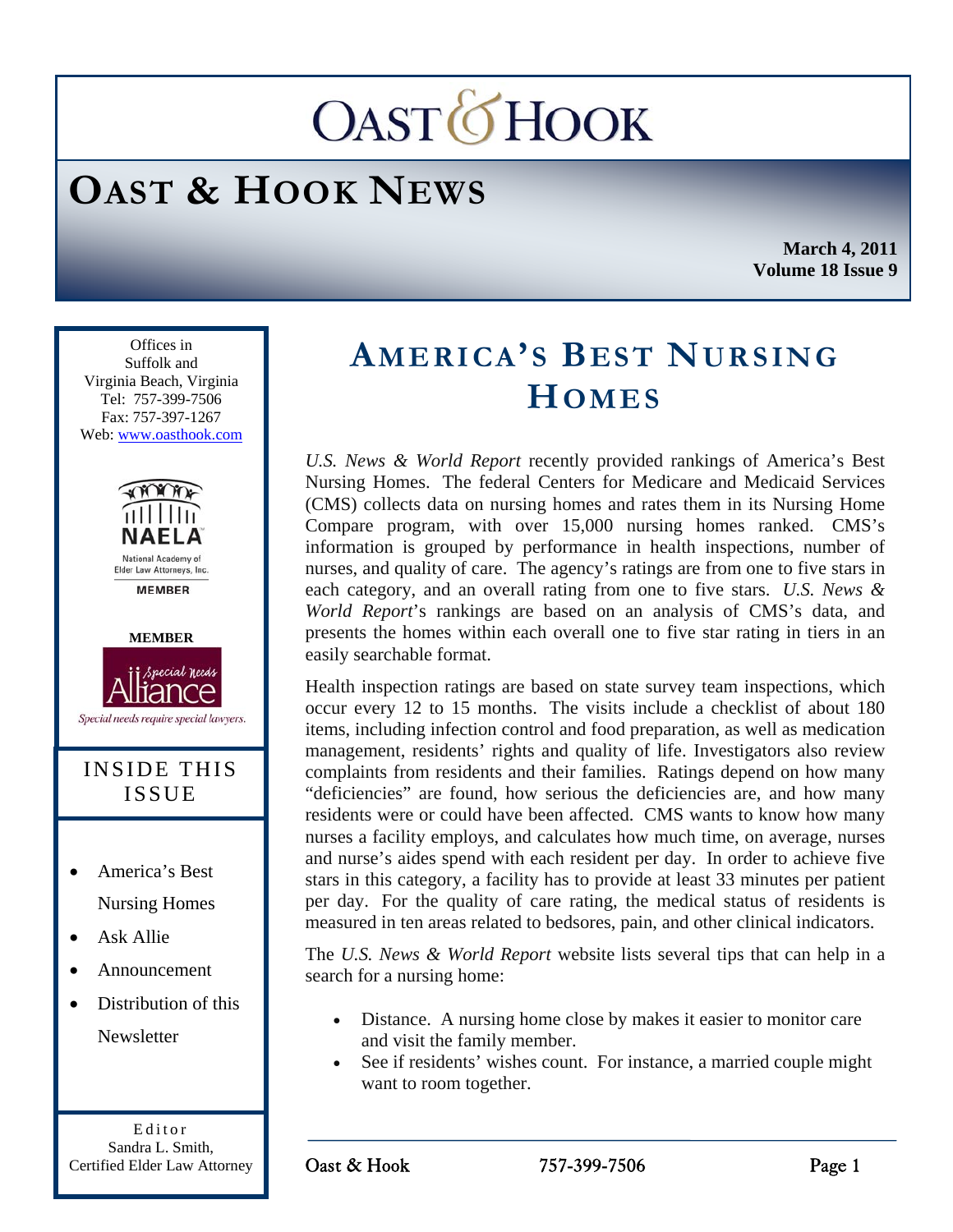- How well does the staff know the residents? "Consistent assignment" can make a big difference.
- Look for a variety of activities for residents, like Wii fitness sessions, games, sing-alongs, and classes.
- Ask about staff turnover. Good facilities provide staff with good benefits and perks to help minimize staff turnover.
- Look for nursing homes that are moving toward "de-institutionalizing" their facilities by changing from hospital-like qualities such as rooms lined up in corridors to smaller "households" with 10 to 30 resident rooms around a communal kitchen and living room. The Pioneer Network is a leader in advancing this trend.

For more information on the nursing home ratings, including the searchable database, please visit: http://health.usnews.com/sections/health/best-nursing-homes/index.html.

The attorneys at Oast & Hook can assist clients with their estate, financial, insurance, long-term care, veterans' benefits and special needs planning issues.

#### **Ask Allie**

O&H: Allie, we've heard about a program that helps elderly people keep their pets. Please tell us about it.

Allie: Sure! Veterinary students at Colorado State University can take a class called Pets Forever. This class pairs social work and pre-veterinary students with seniors and persons with disabilities who need help to be able to keep their pets at home. If homebound owners need help, then the students can take the pets to the vet; they also help by walking dogs and cleaning litter boxes. The class provides the pre-vet students with the opportunity to care for animals in a home setting; it also helps the seniors and persons with disabilities keep their companion animals. Studies show that companion animals can help prevent depression and even lower hospital admission rates. Lori Kogan, a university psychologist who works with the College of Veterinary Medicine, created the program in 2008. Ms. Kogan has to cap the enrollment at 35 students, although many more want to take the class. She said, "I would hear these really sad stories about people who had to give up their pets because they couldn't walk the dog anymore, couldn't clean the litter box. And there are cases where the relationships people have with their pets are sometimes the only relationships they have left, because everyone else is gone." She hopes to see the program replicated at other universities. What a great idea! I hope that other schools decide to take on this program as well. Time to go and play. See you next week!